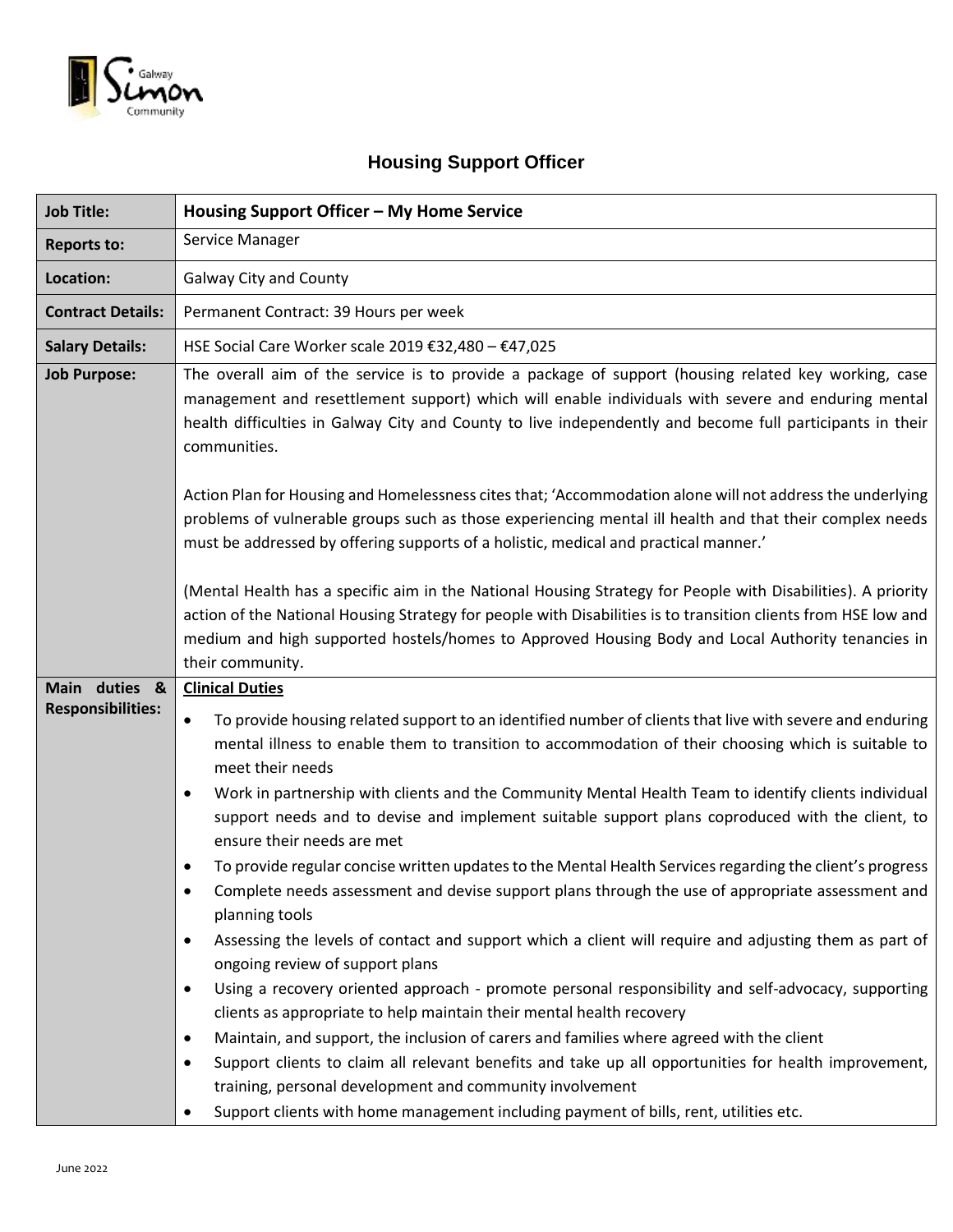- Support clients to fulfil the requirements of their Tenancy Agreement, and minimise risks of neighbourhood nuisance or anti-social behaviour
- To ensure that contact is made and maintained with all relevant external agencies for the benefit of clients, attending and participating in case conferences and case management meetings
- To make contact with and establish links as appropriate with local services and relevant community groups who can assist with integration and to work closely where appropriate with housing providers.
- Work as part of a multiagency team to achieve the goals of this service. Fully participating in team meetings, following up on actions agreed, and reporting on progress as required
- This is not an exhaustive list and you may be required to undertake other duties as reasonably assigned by your line manager.

### **Administration**

- To maintain all recording systems as directed
- To adhere to all policies and procedures relating to financial control in the service
- To ensure that all communication and administrative policies and procedures are followed
- To prepare reports as required

### **Training**

- To attend and participate in training courses as required
- To identify areas of future training need

### **Health and Safety**

- To act as appointed First Aid person as required
- To ensure a safe, healthy and secure environment for all employees, clients and visitors within services and all other Galway Simon Community properties
- To carry out all duties with reasonable care

## **General**

- To represent Galway Simon Community at meetings, conferences, seminars and other events
- To project a positive image of the Simon Community at all times
- To maintain confidentiality on all matters
- To be aware of and adhere to all Simon Community Policies and Procedures currently in operation
- To attend house, staff and other meetings as appropriate
- Work within the framework of the overall objectives of Galway Simon Community and the My Home Service

This Job Description is intended to indicate the broad range of responsibilities and requirements of the position. It is neither exhaustive nor exclusive but while some variation can be expected in particular duties, as the position evolves, the outline is considered to provide a reasonable general description of the position.